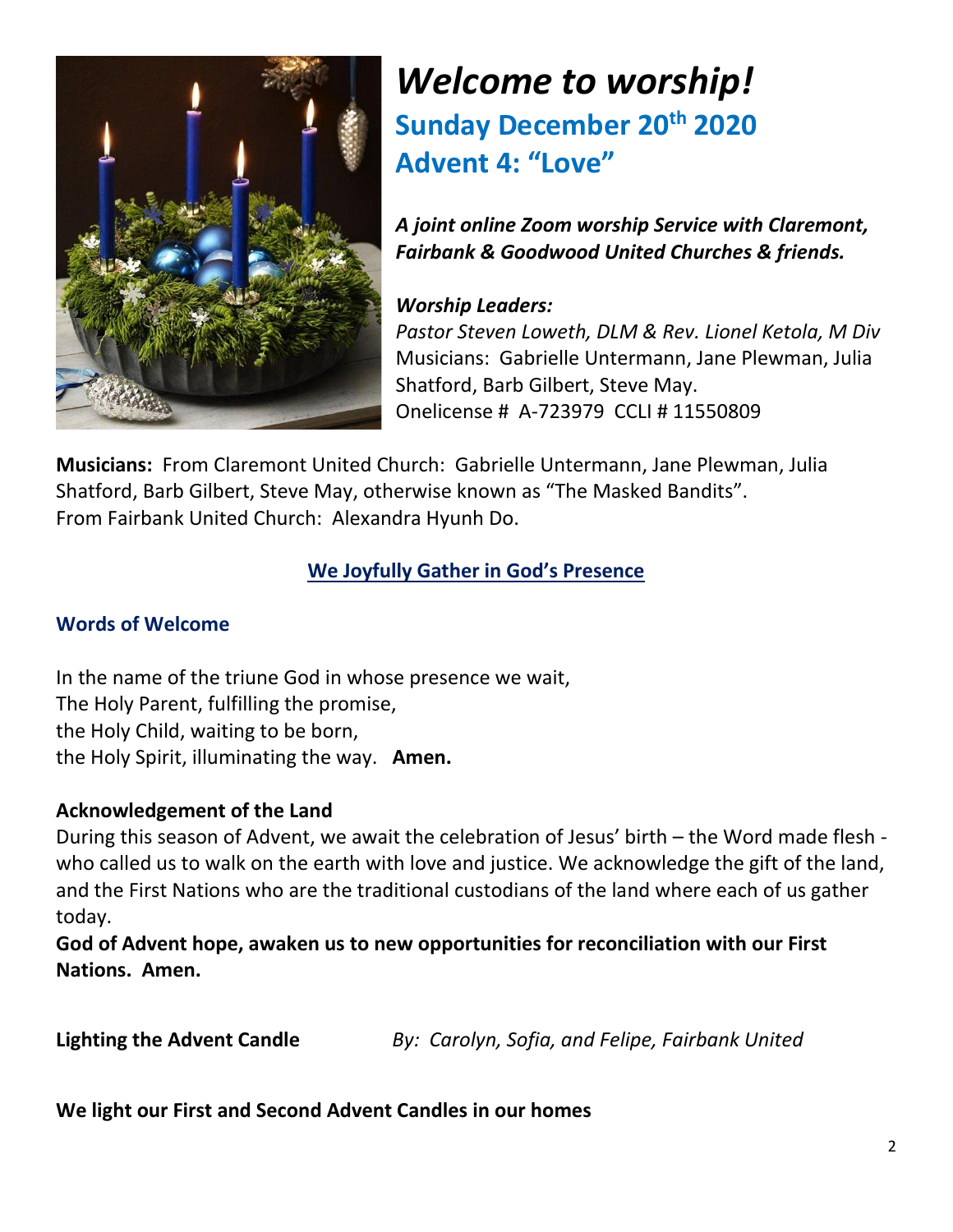**O come, O come Emmanuel, and ransom captive Israel that mourns in lowly exile here until the Son of God appear. Rejoice! Rejoice! Emmanuel shall come to thee, O Israel.** 

**O come, O Wisdom from on high, Who orders all things mightily, To us the path of knowledge show, And teach us in her ways to go. Rejoice! Rejoice! Emmanuel shall come to thee, O Israel.**

**O come, O Key of David, come and open wide our heavenly home. Make safe the way that leads on high And close the path to misery. Rejoice! Rejoice! Emmanuel shall come to thee, O Israel.**

**O come, Desire of Nations, bind all peoples in one heart and mind; O bid our sad divisions cease, and be for us the Prince of Peace. Rejoice! Rejoice! Emmanuel shall come to thee, O Israel.**

#### **Call to Worship**

Alleluia the Christ child comes, And we await his birth. Let us throw off our distractions, And allow the chaos to settle. Let us watch for the signs, And listen to the messengers. Let us stand on tiptoe, And shout aloud and sing. Something new is emerging, Something new is being birthed.

#### **Opening Hymn: All Earth is Waiting**  $VU # 5$  **VIDEO**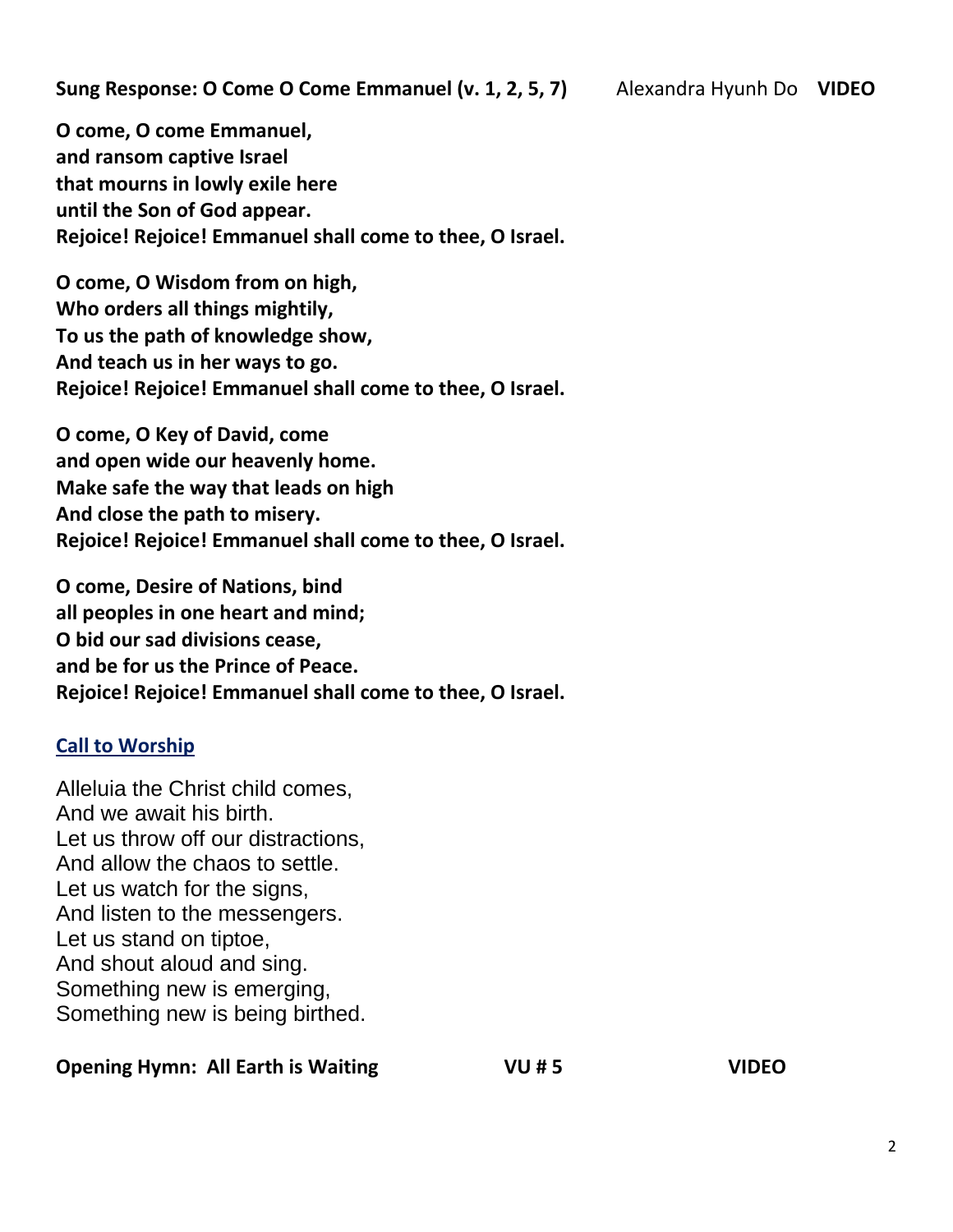#### **Prayer of the Day**

**God of impossible love, you needed Mary to give consent to bear the scandal, to carry your word within herself.**

**May her courage give hope to women and men who yearn to sing new songs of justice and find in the world a dwelling place for God; through Jesus Christ, the one who is to come. Amen.** 

#### **We Open our Hearts to the Spirit's Voice**

One: Whether you take what is written in the Bible as fact, metaphor, myth or story, listen now to these words for the meaning they hold in your lives today. **All: May the Spirit bless us with wisdom and wonder, as we ponder the meaning of these words in our lives.**

**2 Samuel 7:1-16** Reader: Gabrielle Untermann

7Now when the king was settled in his house, and the <sup>L</sup>ORD had given him rest from all his enemies around him, <sup>2</sup>the king said to the prophet Nathan, "See now, I am living in a house of cedar, but the ark of God stays in a tent." <sup>3</sup>Nathan said to the king, "Go, do all that you have in mind; for the LORD is with you."

 $4$ But that same night the word of the LORD came to Nathan:  $5$ Go and tell my servant David: Thus says the LORD: Are you the one to build me a house to live in?  $6I$  have not lived in a house since the day I brought up the people of Israel from Egypt to this day, but I have been moving about in a tent and a tabernacle. <sup>7</sup>Wherever I have moved about among all the people of Israel, did I ever speak a word with any of the tribal leaders of Israel, whom I commanded to shepherd my people Israel, saying, "Why have you not built me a house of cedar?" <sup>8</sup>Now therefore thus you shall say to my servant David: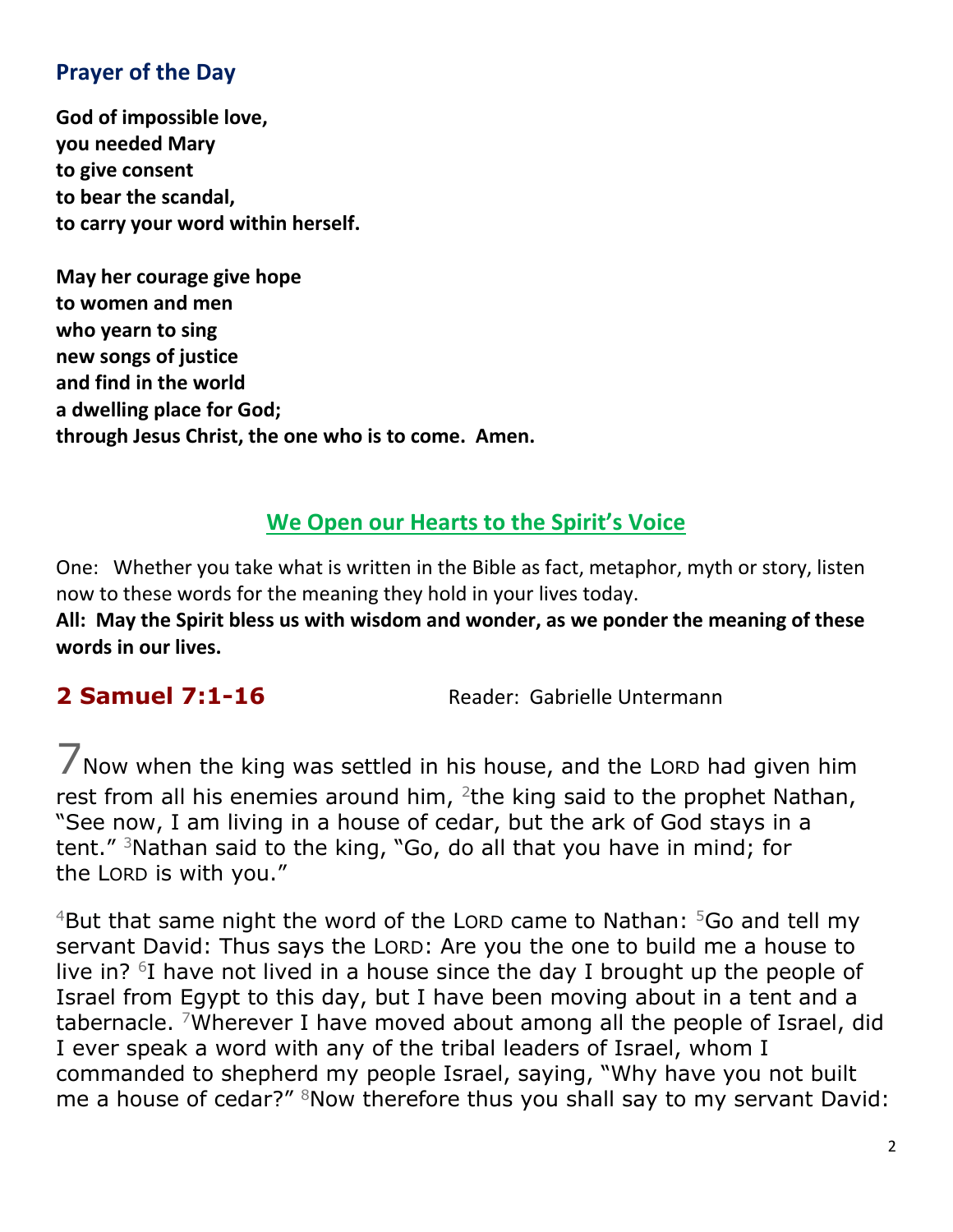Thus says the LORD of hosts: I took you from the pasture, from following the sheep to be prince over my people Israel;  $9$  and I have been with you wherever you went, and have cut off all your enemies from before you; and I will make for you a great name, like the name of the great ones of the earth.  $10$ And I will appoint a place for my people Israel and will plant them, so that they may live in their own place, and be disturbed no more; and evildoers shall afflict them no more, as formerly,  $11$  from the time that I appointed judges over my people Israel; and I will give you rest from all your enemies. Moreover the LORD declares to you that the LORD will make you a house.

<sup>16</sup>Your house and your kingdom shall be made sure forever before me; your throne shall be established forever.

Holy Wisdom, Holy Word **Thanks be to God** 

Reflection: Pastor Steve

### **Scripture Song: Lo How a Rose E'er Blooming VU # 8 VIDEO**

### **Luke 1:26-38 VIDEO**

 $26$ In the sixth month the angel Gabriel was sent by God to a town in Galilee called Nazareth,  $27$  to a virgin engaged to a man whose name was Joseph, of the house of David. The virgin's name was Mary. <sup>28</sup>And he came to her and said, "Greetings, favored one! The Lord is with you." <sup>29</sup>But she was much perplexed by his words and pondered what sort of greeting this might be. <sup>30</sup>The angel said to her, "Do not be afraid, Mary, for you have found favor with God. <sup>31</sup>And now, you will conceive in your womb and bear a son, and you will name him Jesus. <sup>32</sup>He will be great, and will be called the Son of the Most High, and the Lord God will give to him the throne of his ancestor David. <sup>33</sup>He will reign over the house of Jacob forever, and of his kingdom there will be no end."  $34$ Mary said to the angel, "How can this be, since I am a virgin?"  $35$ The angel said to her, "The Holy Spirit will come upon you, and the power of the Most High will overshadow you; therefore the child to be born will be holy; he will be called Son of God.  $36$ And now, your relative Elizabeth in her old age has also conceived a son; and this is the sixth month for her who was said to be barren. <sup>37</sup>For nothing will be impossible with God." <sup>38</sup>Then Mary said, "Here am I, the servant of the Lord; let it be with me according to your word." Then the angel departed from her.

<sup>39</sup>In those days Mary set out and went with haste to a Judean town in the hill country, <sup>40</sup>where she entered the house of Zechariah and greeted Elizabeth. <sup>41</sup>When Elizabeth heard Mary's greeting, the child leaped in her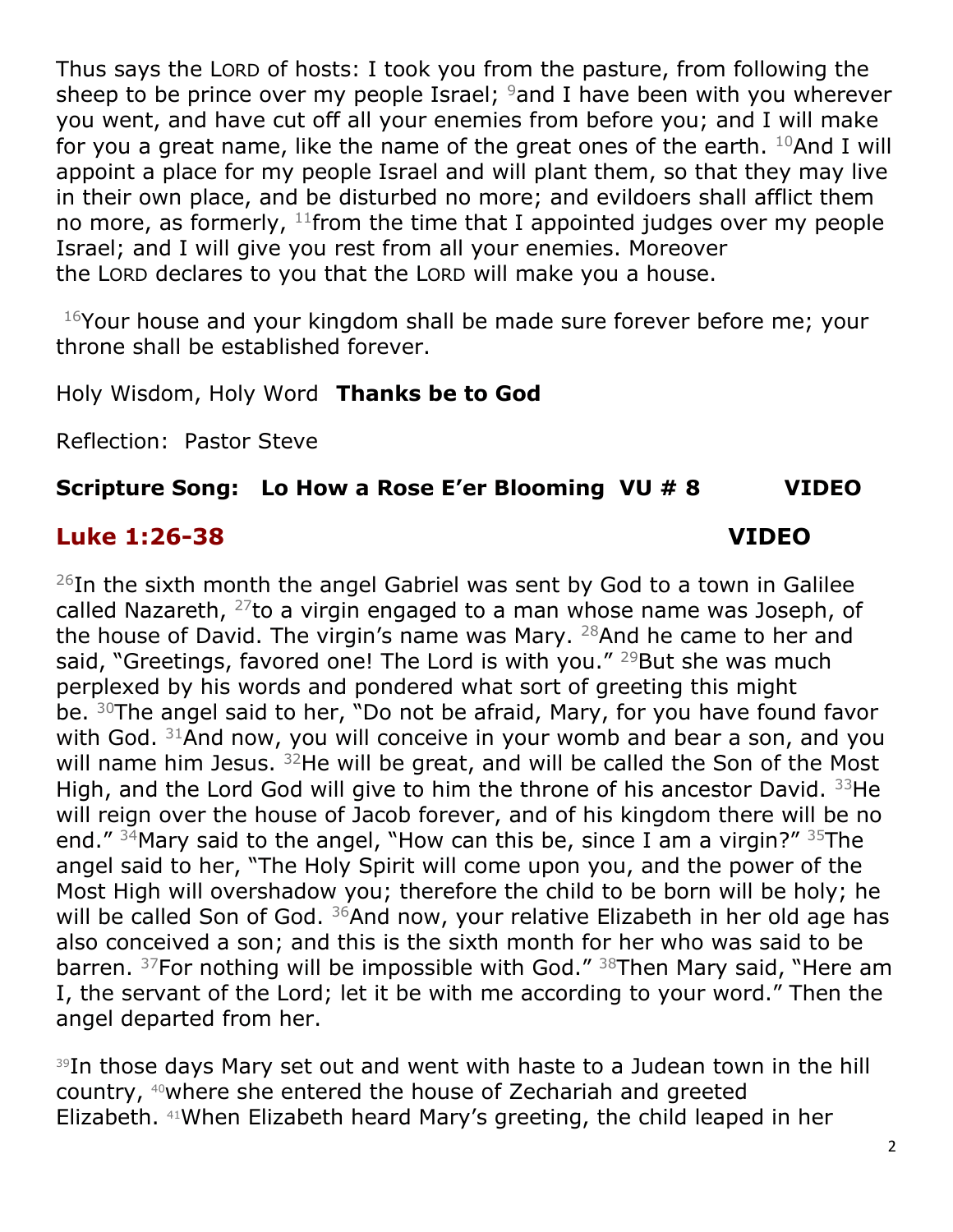womb. And Elizabeth was filled with the Holy Spirit <sup>42</sup>and exclaimed with a loud cry, "Blessed are you among women, and blessed is the fruit of your womb. <sup>43</sup>And why has this happened to me, that the mother of my Lord comes to me? <sup>44</sup>For as soon as I heard the sound of your greeting, the child in my womb leaped for joy. <sup>45</sup>And blessed is she who believed that there would be a fulfillment of what was spoken to her by the Lord."

**The Magnificat Reader: Sharon Loweth** 

<sup>46</sup> And Mary<sup>[\[b\]](https://www.biblegateway.com/passage/?search=Luke+1%3A39-56&version=NRSV#fen-NRSV-24932b)</sup> said,

"My soul magnifies the Lord,

**<sup>47</sup>** and my spirit rejoices in God my Savior,

**<sup>48</sup>** for he has looked with favor on the lowliness of his servant.

Surely, from now on all generations will call me blessed;

- **<sup>49</sup>** for the Mighty One has done great things for me, and holy is his name.
- **<sup>50</sup>** His mercy is for those who fear him from generation to generation.
- **<sup>51</sup>** He has shown strength with his arm;

he has scattered the proud in the thoughts of their hearts.

- **<sup>52</sup>** He has brought down the powerful from their thrones, and lifted up the lowly;
- **<sup>53</sup>** he has filled the hungry with good things, and sent the rich away empty.
- **<sup>54</sup>** He has helped his servant Israel,

in remembrance of his mercy,

**<sup>55</sup>** according to the promise he made to our ancestors, to Abraham and to his descendants forever."

Holy Wisdom, Holy Word **Thanks be to God**

Reflection: Rev. Lionel

**Hymn of the Day: There Was a Child in Galilee MV # 13 VIDEO**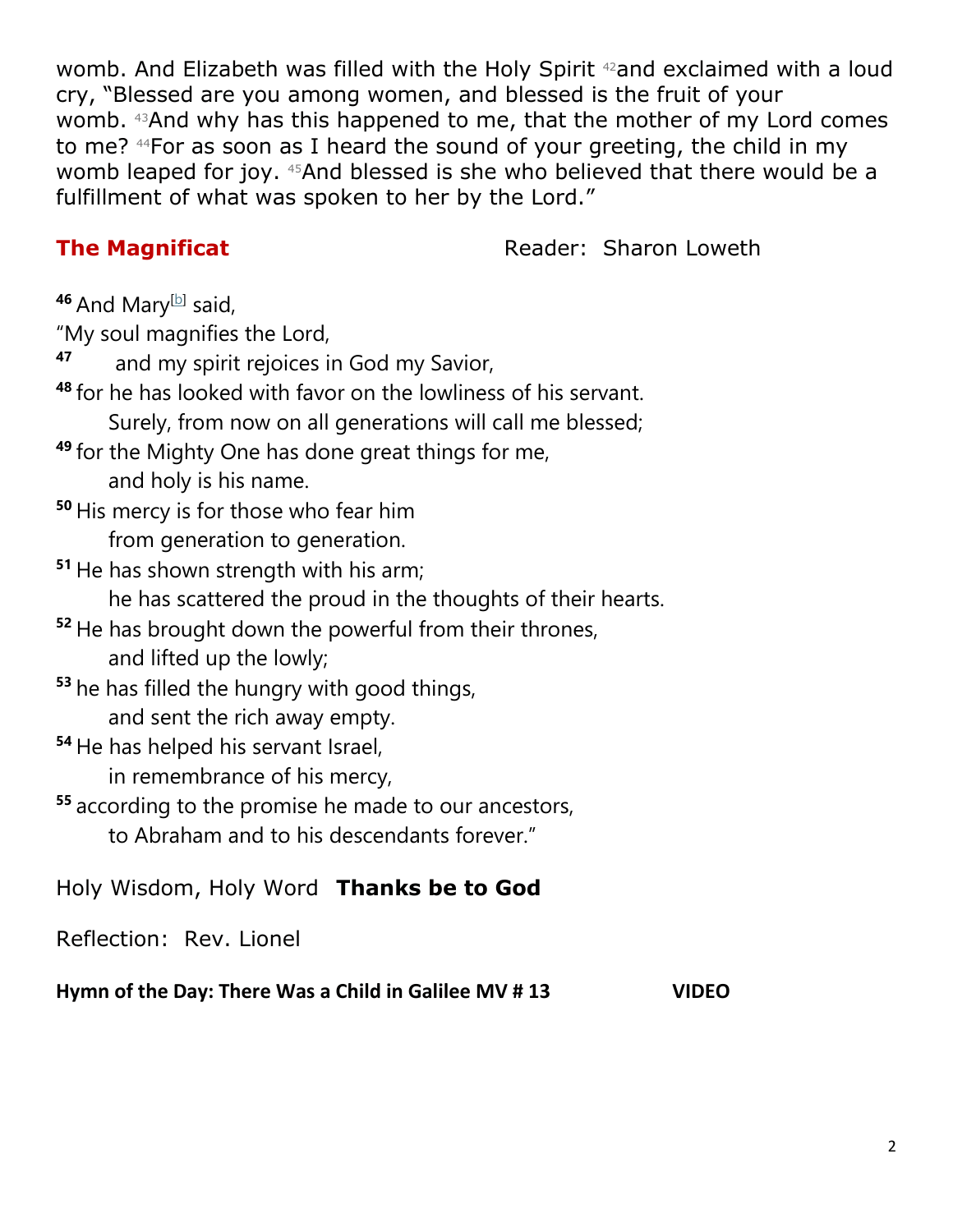#### **Song: "There was a Child in Galilee" (MV #134)**

1. There was a child in Galilee who wandered wild along the sea, A holy child, alone was she, and they called her Dreaming Mary.

And she dreamed, rejoicing in her saviour; She dreamed of justice for the poor. She dreamed that kings oppressed no more When she dreamed, that Dreaming Mary.

2. One holy day an angel came with voice of wind and eyes of flame. He promised blessed would be her name when he spoke to Dreaming Mary.

Then she spoke, rejoicing in her saviour. She spoke of justice for the poor. She spoke that kings oppressed no more When she spoke, that Dreaming Mary.

3. And did she dream about a son? And did he speak, the angel one? We only know God's will was done in the son of Dreaming Mary.

Then she prayed, rejoicing in her saviour. She taught him justice for the poor. She taught that kings oppressed no more When she taught, that Dreaming Mary.

4. Then Jesus grew in Galilee, they wandered wild along the sea. Now he calls to you and me to dream with Dreaming Mary.

And we dream, rejoicing in our saviour. We dream of justice for the poor. We dream that kings oppress no more As we dream with Dreaming Mary.

*Words and music by Janet Cadeski (2005), arranged by Patricia Wright (2006).*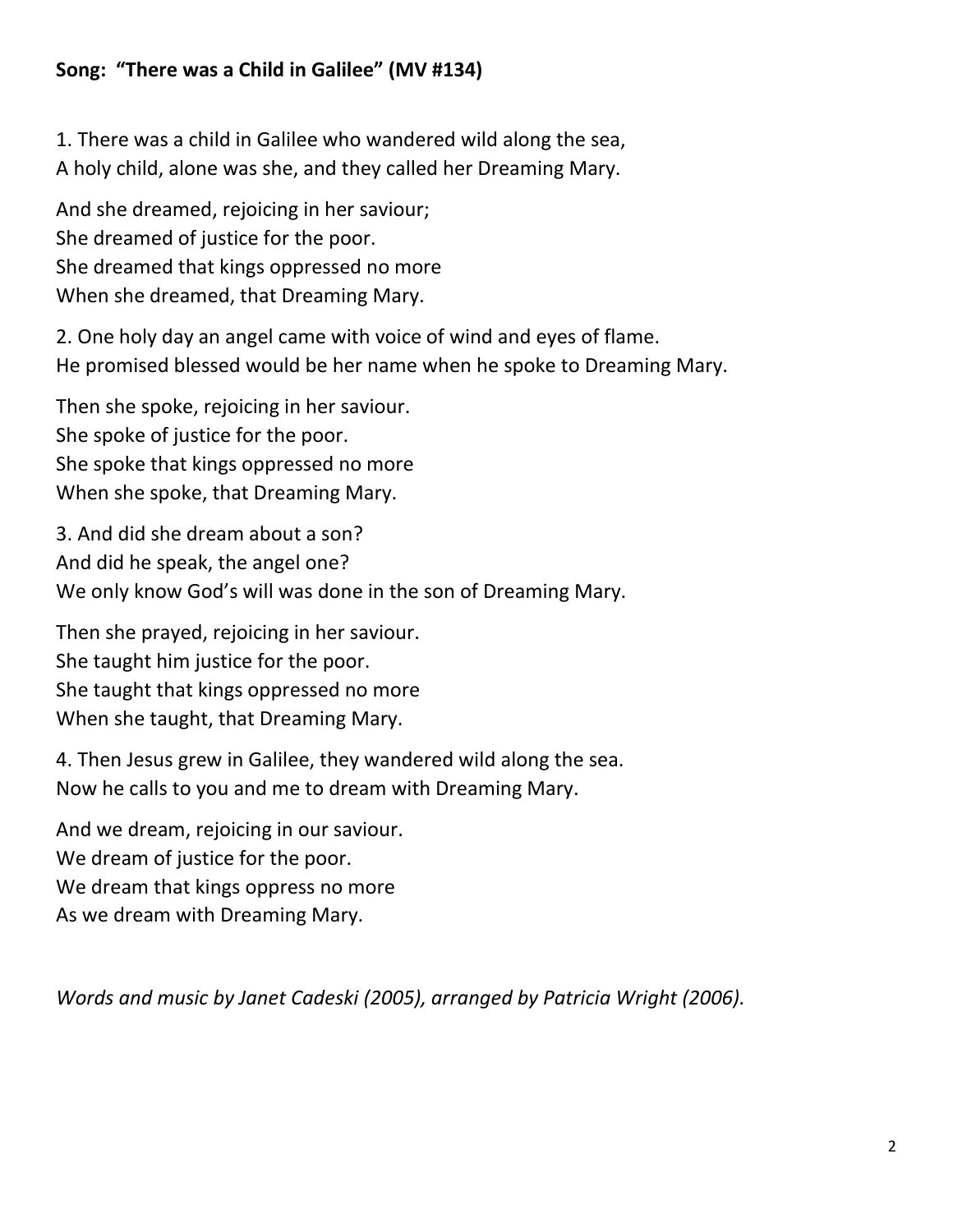#### **Prayers of the People**

As we approach the celebration of the birth of Christ, let us turn our hearts and minds to God as we pray for the Church, the world, and all in need.

*A silence is kept* 

That the Church will faithfully proclaim the message of hope and promise to the world, that has been entrusted to us, especially during this time when so many are struggling. God in your love**, hear our prayer.**

For Government leaders, that they will be responsive to the needs of their people, especially the vulnerable, families with young children, and families struggling with loss of employment or housing during this pandemic. God in your love, **hear our prayer.** 

For the nations of the world, that they might know the gifts of peace, wholeness and reconciliation during this sacred season and always; God in your love, **hear our prayer.**

For the poor, the lonely, and the neglected, that they will experience God's love during this Christmas season, through the kindness and care of others; God in your mercy, **hear our prayer.** 

For all who are busy making preparations to celebrate Christmas, that they will take time to reflect on God's great love for us in Christ; God in your love, **hear our prayer.** 

For those who are grieving or struggling during this Advent and Christmas season, that Christ's healing presence might bring them comfort and strength; God in your love, **hear our prayer.** 

For all who are in our prayers at this time, we name them now …

Healing God, you hear the cries of our hearts. May the peace of Emmanuel, God-With-Us shine in every heart. Empower us to be healers in our broken world. All of these things we ask in Jesus' name, and for his love's sake. Amen.

**Invitation to the Offering Minute for Mission** 

#### **Prayer of Dedication for the Gifts:**

**God of hope, during this season of waiting and anticipation, you call us to stay awake for the coming of your Son. Jesus' love often comes into our lives in quiet, unexpected ways. In joyful gratitude we respond with the gifts of our time and talent, our resources and our lives; through Jesus, your beloved son. Amen.**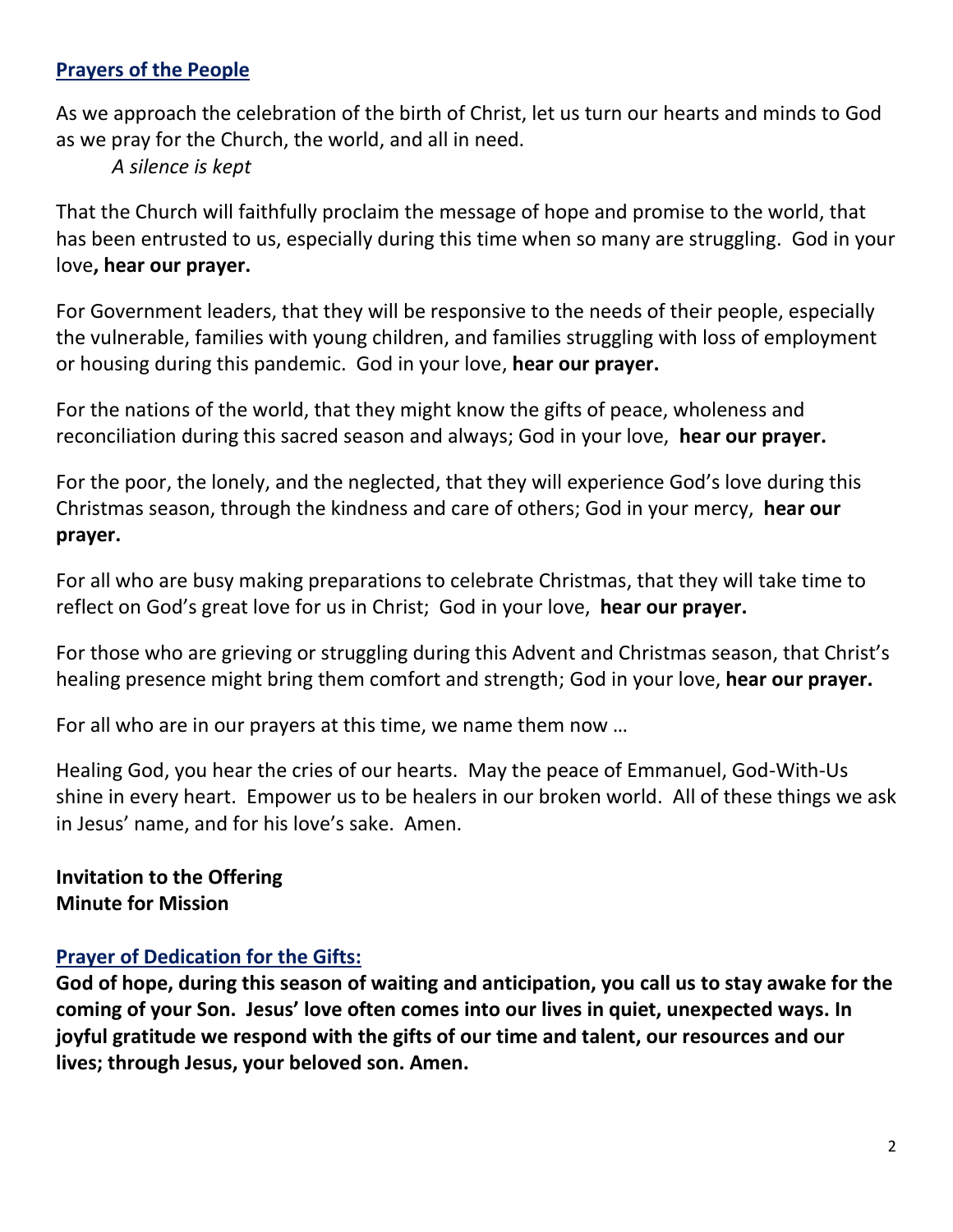## **Holy Communion**

Blessed are you, Scandalous God, for giving yourself to the world, not in the powerful and extraordinary, but in weakness and the familiar: in a baby; in bread and wine.

Thank you

for offering us a new beginning through Christ; for offering, in the poverty of a stable, the richest jewel of your love; for revealing, in such a humble place, a light for all nations.

Thank you for bringing us to Bethlehem, House of Bread, where the empty are filled, and the filled are emptied; where the poor find riches, and the rich recognize their poverty; where all who kneel and hold out their hands are abundantly fed.

On the night when Jesus was betrayed …..

Nourishing God, send your Life-Giving Spirit upon us and upon us and these gifts of bread and cup. **May we who share these gifts be Love-Made-Flesh for our world!** 

Blessed be God: **Holy Wings, to enfold us!**  Blessed be Christ: **Heart of love, to heal us!** Blessed be the Spirit: **Song of Hope, to cheer us!** This is our prayer! **Now and Forever! Amen!** 



*With our saviour Christ, we pray: "God our mother and father in Heaven …"* 

*At the breaking of the bread:* 

Holy things for holy people! **Thanks be to God! Amen!**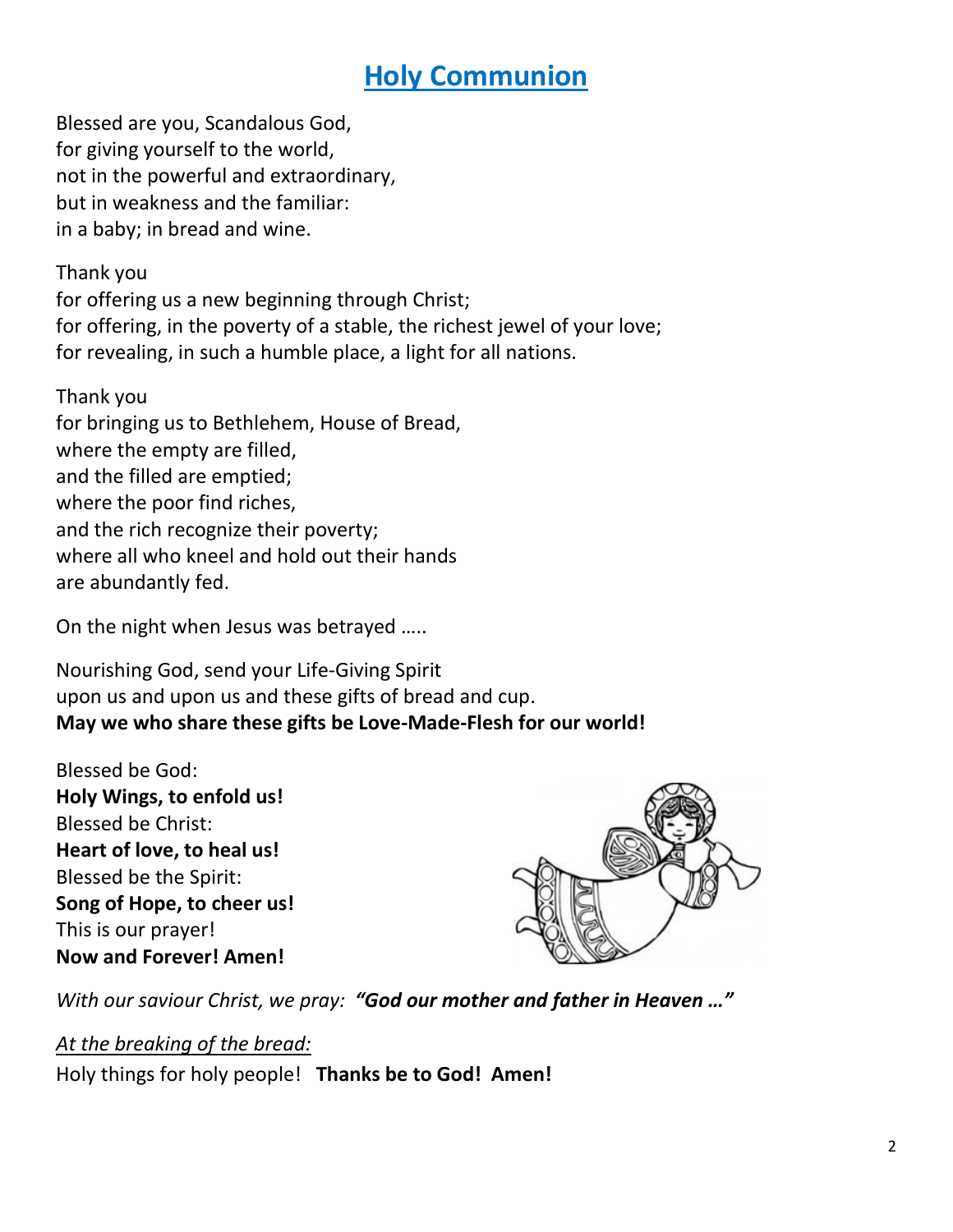**Post-Communion Prayer: Tender God, at your table of hope, we taste and see your own self-giving. Send us from this table, to tables throughout the world, to love and serve our neighbours in Jesus' name. Amen.** 

#### **We Go Forth to Serve our Neighbours**

**Closing Hymn: Angels We Have Heard on High VU # 38 VIDEO**  *Musicians: The Masked Bandits of Claremont United Church*

1 Angels we have heard on high, singing sweetly through the night, and the mountains in reply echoing their brave delight.

> Refrain: Gloria in excelsis Deo, gloria in excelsis Deo.

2 Shepherds, why this jubilee? Why these songs of happy cheer? What great brightness did you see? What glad tidings did you hear? [Refrain]

3 Come to Bethlehem and see him whose birth the angels sing. Come, adore on bended knee Christ the Lord, the newborn King. [Refrain]

4 See him in a manger laid whom the angels praise above. Mary, Joseph, lend your aid, while we raise our hearts in love. [Refrain]

#### **Blessing & Commissioning**

And Mary said: My soul magnifies the Lord, and my spirit rejoices in God my Saviour.

May your trust in the coming of Christ soar within you like wings of joy. May you go out into the world and serve one another as God-bearers.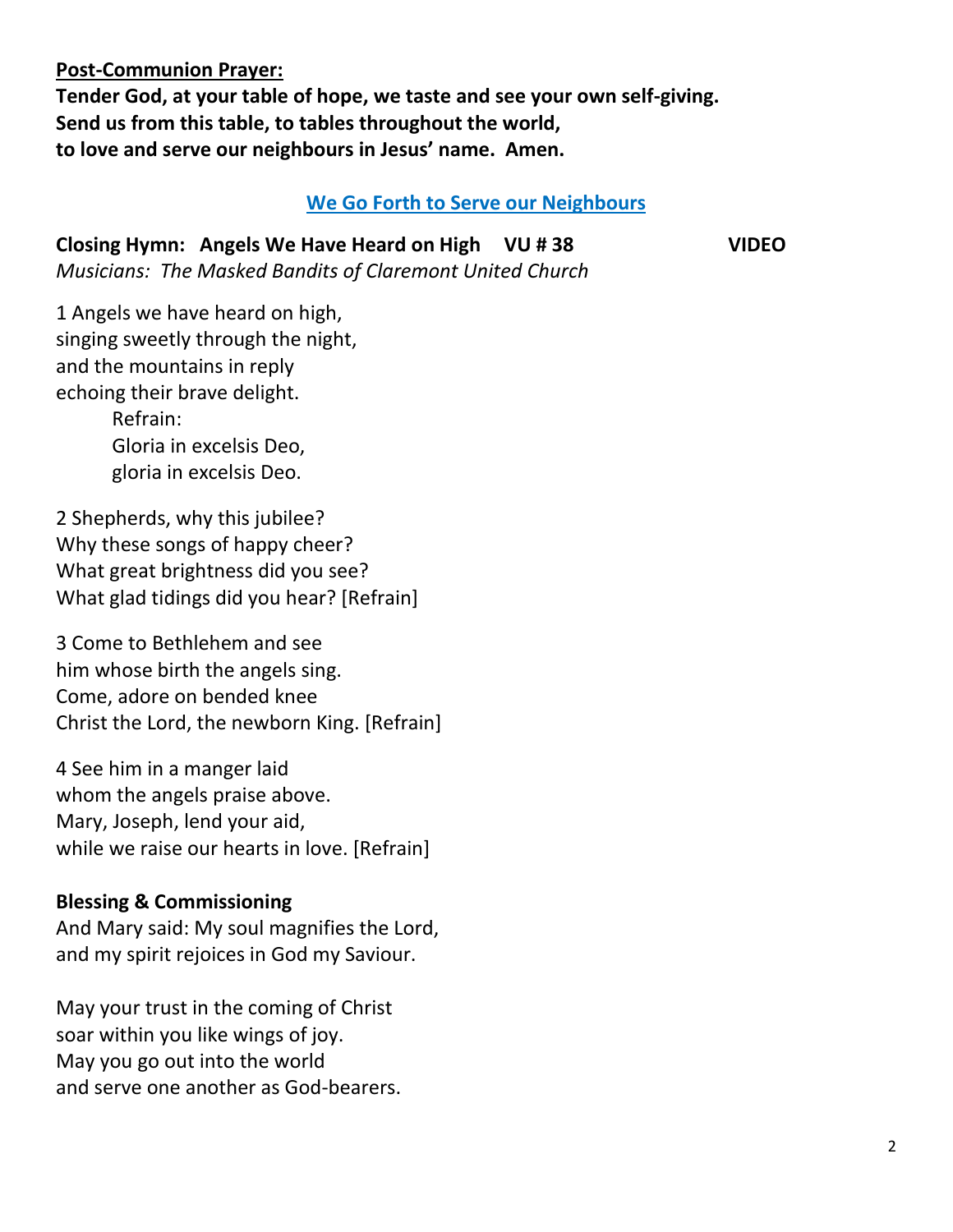And may the blessing of God: Creator, Christ and Holy Spirit be with us now and always. Amen!

#### **Go Now in Peace VIDEO**



#### **NEW Start Time for Worship: Sunday worship on Zoom begins at 10:30 am this Sunday.**



#### **Christmas Eve Worship (on Zoom & Youtube): December 24, 7:00 pm The Sunday After Christmas – Sunday December 27, 10:30 am - worship service on Zoom.**

#### **Weekly Church Programs**

**Goodwood United Church: Online Community Check-in: Tuesdays at 10:00 AM, on Zoom.** Once our check-in time has come to a conclusion, the group will proceed with our weekly Bible Study / "Conversations about Life", so feel free to join us for this as well.

**The Knit-Wits:** This is **Goodwood United Church's weekly ZOOM group** for Knitting, crochet and other needle craft. This group leads our congregation's **Prayer Shawl Ministry**. To find out how to connect with this group on Zoom, contact Shirley Baster.

**Claremont United Church: Wednesdays @ 12:00 noon - Join us for a Zoom "drop-in" meeting**  Everyone is invited to join us for these "Virtual Brock Café" Zoom gatherings to connect with our congregational community.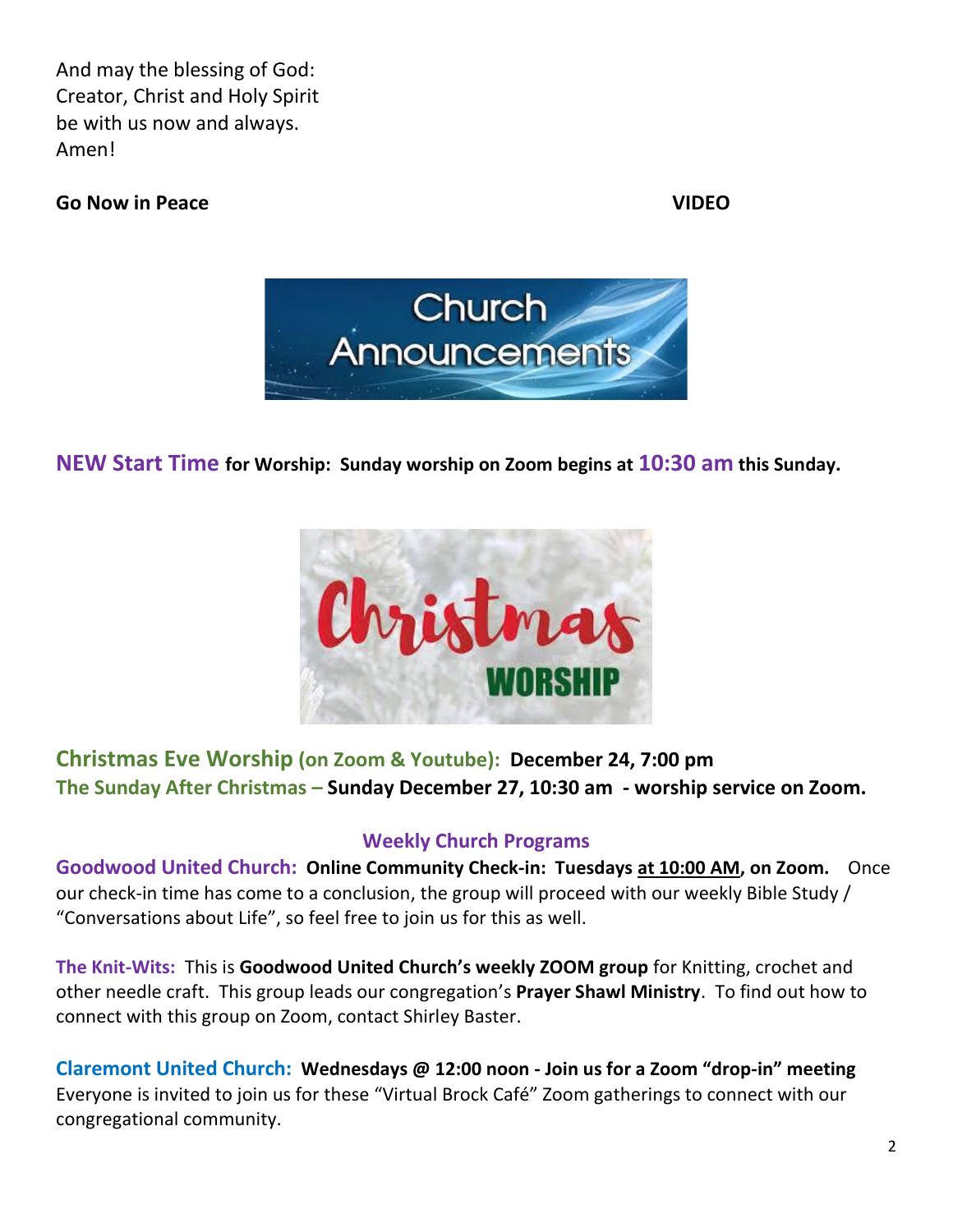

**Joint BOOK STUDY GROUP for all 3 Churches & friends:** Friday Mornings at 10:00 am **Fri Dec 18** - We will watch **a video lecture from a progressive Christian biblical scholar talking about the birth of Christ,** and enjoy discussion about it. Bring your eggnog! **After Dec 18th, we will break** until Christmas is over.

#### **New Year Book Study Sessions**

Beginning January 8th to Friday February 12th we will read: **Unsettling the WORD: Biblical Experiments in Decolonization, Steve Heinrichs Editor.**  (Available online through a variety of bookstores).

#### **Lent Book Study (5 weeks)**

Beginning the first week in Lent (Friday Feb 19th) we will read: **The Death of Christ for Progressive Christians, by Donald Schmidt. You can order your copy through: [www.woodlakebooks.com](http://www.woodlakebooks.com/)**

**YOUTUBE – Watch worship LIVE, Sunday Mornings at 10:30 am on YOUTUBE, or watch recordings of our Sunday service anytime during the week. See this Link (Fairbank United's Youtube channel):**

[https://www.youtube.com/channel/UC1HPD2ai10bo-qbNaXvNVtw](about:blank)

### **Continued Financial Support for our Congregations**

Please prayerfully consider how you can continue to support your congregation's ongoing ministries during this time.

- Offerings can be **mailed to the church address** itself
- **PAR forms** (for pre-authorized debit) are available from your church treasurer
- You can send your offering by **E-TRANSFER** through your online banking. Here is where to send them:

For **Claremont United** send to**: treasurercuc@outlook.com**

For **Goodwood United** send to: **[goodwooductreasurer@gmail.com](about:blank)**

*Thank you for your continued support of our congregation's ministry.*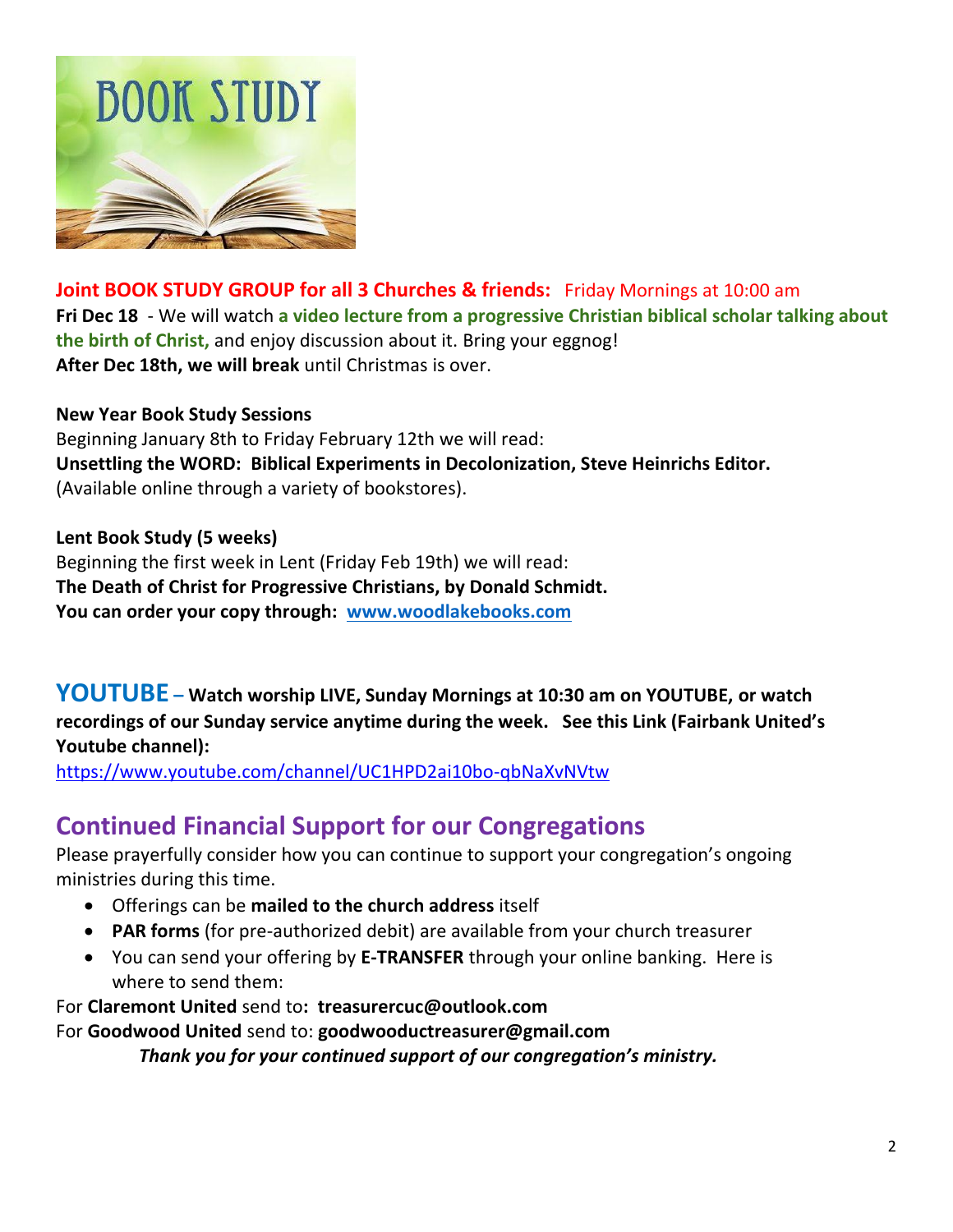## **Find us online! Check out our websites!**



Check out our church websites for **new updates** during this time, including Sunday devotions, and information about coping with stress during COVID-19. [www.claremontunitedchurch.com](about:blank) [www.goodwoodunitedchurch.com](about:blank)

**Find us on Facebook!**  [https://www.facebook.com/goodwoodunited](about:blank) [https://www.facebook.com/claremontunited](about:blank)



## PLEASE SHARE THE POSTER BELOW!